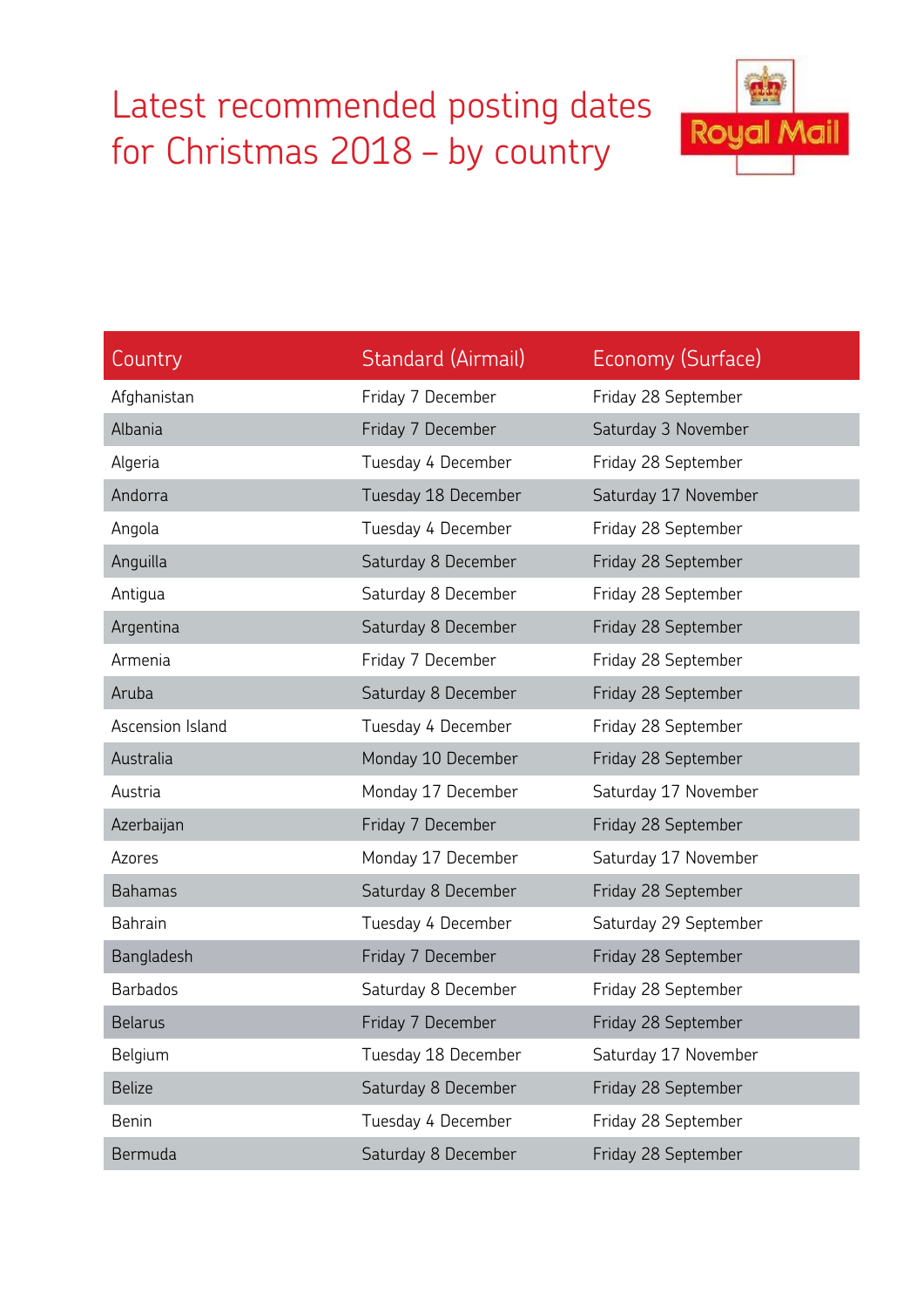| <b>Bhutan</b>                | Friday 7 December   | Friday 28 September   |
|------------------------------|---------------------|-----------------------|
| <b>Bolivia</b>               | Saturday 8 December | Friday 28 September   |
| <b>Bonaire</b>               | Saturday 8 December | Friday 28 September   |
| <b>Borneo</b>                | Friday 7 December   | Saturday 29 September |
| Bosnia-Herzegovina           | Friday 7 December   | Saturday 3 November   |
| Botswana                     | Tuesday 4 December  | Friday 28 September   |
| <b>Brazil</b>                | Saturday 8 December | Friday 28 September   |
| <b>British Antarctica</b>    | Not Available       | Friday 26 October     |
| British Virgin Islands       | Saturday 8 December | Friday 28 September   |
| <b>Brunei</b>                | Friday 7 December   | Saturday 29 September |
| Bulgaria                     | Friday 7 December   | Saturday 3 November   |
| <b>Burkina Faso</b>          | Tuesday 4 December  | Friday 28 September   |
| Burundi                      | Tuesday 4 December  | Friday 28 September   |
| Cambodia                     | Friday 7 December   | Saturday 29 September |
| Cameroon                     | Tuesday 4 December  | Friday 28 September   |
| Canada                       | Friday 14 December  | Saturday 13 October   |
| Cape Verde                   | Tuesday 4 December  | Friday 28 September   |
| Cayman Islands               | Saturday 8 December | Friday 28 September   |
| Central African Rep          | Tuesday 4 December  | Friday 28 September   |
| Chad                         | Tuesday 4 December  | Friday 28 September   |
| Chile                        | Saturday 8 December | Friday 28 September   |
| China (People's Republic of) | Friday 7 December   | Saturday 29 September |
| Colombia                     | Saturday 8 December | Friday 28 September   |
| Comoros                      | Tuesday 4 December  | Friday 28 September   |
| Costa Rica                   | Saturday 8 December | Friday 28 September   |
| Croatia                      | Friday 7 December   | Saturday 3 November   |
| Cuba                         | Saturday 8 December | Friday 28 September   |
| Curacao                      | Saturday 8 December | Friday 28 September   |
| Cyprus                       | Friday 7 December   | Saturday 3 November   |
| Czech Republic               | Friday 14 December  | Saturday 3 November   |
| Cook Islands                 | Monday 10 December  | Friday 28 September   |
| Dem. Rep of the Congo        | Tuesday 4 December  | Friday 28 September   |
| Denmark                      | Monday 17 December  | Saturday 17 November  |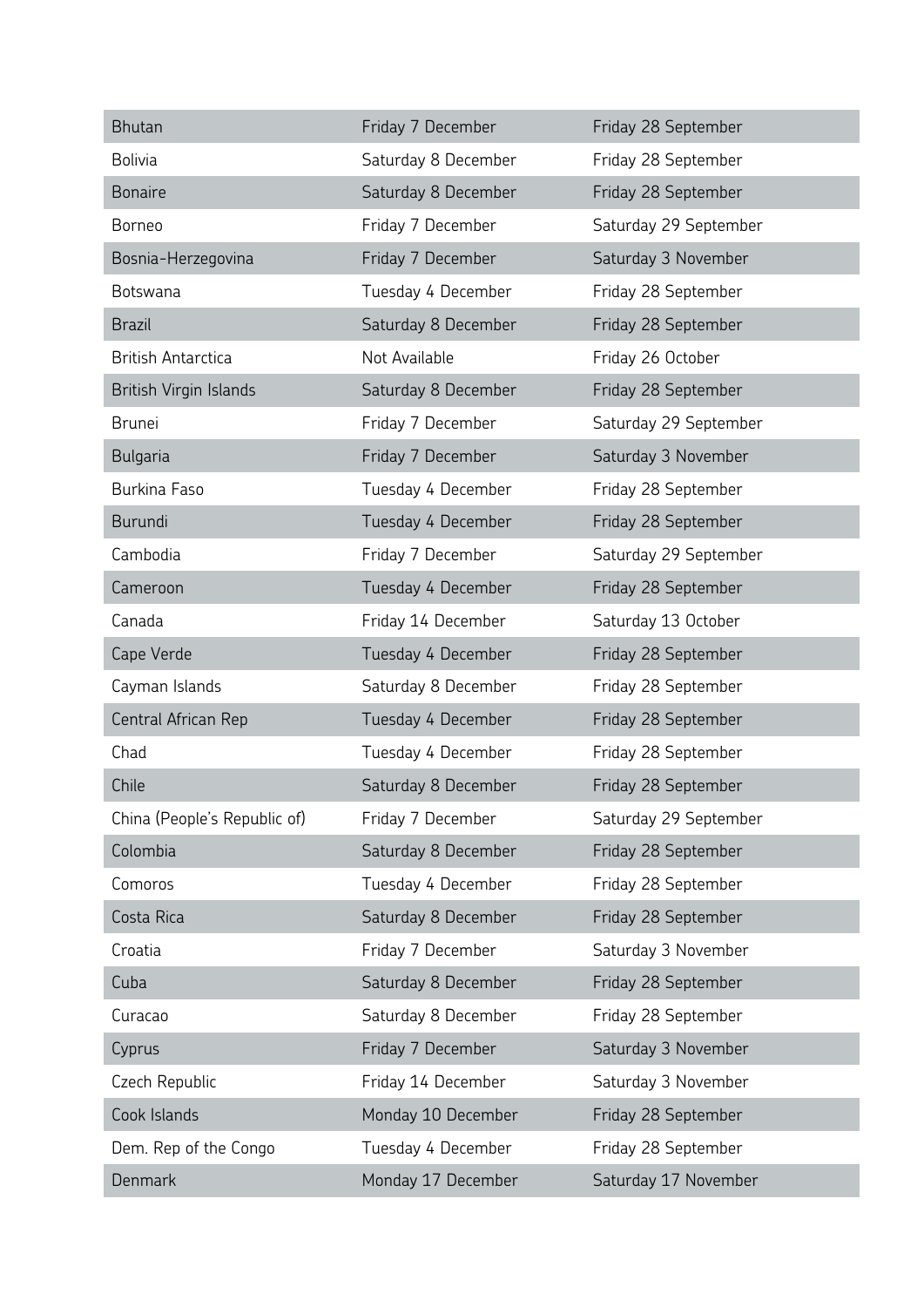| Djibouti                              | Tuesday 4 December   | Friday 28 September   |
|---------------------------------------|----------------------|-----------------------|
| Dominica                              | Saturday 8 December  | Friday 28 September   |
| Dominican Rep                         | Saturday 8 December  | Friday 28 September   |
| East Timor                            | Friday 7 December    | Saturday 29 September |
| Ecuador                               | Saturday 8 December  | Friday 28 September   |
| Egypt                                 | Tuesday 4 December   | Saturday 29 September |
| El Salvador                           | Saturday 8 December  | Friday 28 September   |
| <b>Equatorial Guinea</b>              | Tuesday 4 December   | Friday 28 September   |
| Eritrea                               | Tuesday 4 December   | Friday 28 September   |
| Estonia                               | Friday 7 December    | Saturday 3 November   |
| Ethiopia                              | Tuesday 4 December   | Friday 28 September   |
| <b>Falkland Islands</b>               | Saturday 8 December  | Friday 28 September   |
| Faroe Islands                         | Monday 17 December   | Saturday 17 November  |
| <b>Federated States of Micronesia</b> | Friday 7 December    | Friday 28 September   |
| Fiji                                  | Friday 7 December    | Saturday 29 September |
| Finland                               | Saturday 15 December | Saturday 17 November  |
| France                                | Tuesday 18 December  | Saturday 17 November  |
| French Guiana                         | Saturday 8 December  | Friday 28 September   |
| French Polynesia                      | Monday 10 December   | Friday 28 September   |
| Gabon                                 | Tuesday 4 December   | Friday 28 September   |
| Gambia                                | Tuesday 4 December   | Friday 28 September   |
| Gaza & Khan Yunis                     | Tuesday 4 December   | Saturday 29 September |
| Georgia                               | Friday 7 December    | Friday 28 September   |
| Germany                               | Monday 17 December   | Saturday 17 November  |
| Ghana                                 | Tuesday 4 December   | Friday 28 September   |
| Gibraltar                             | Monday 10 December   | Saturday 17 November  |
| Greece                                | Monday 10 December   | Saturday 3 November   |
| Greenland                             | Monday 17 December   | Saturday 17 November  |
| Grenada                               | Saturday 8 December  | Friday 28 September   |
| Guadeloupe                            | Saturday 8 December  | Friday 28 September   |
| Guatemala                             | on suspension        | on suspension         |
| Guinea -Bissau                        | Tuesday 4 December   | Friday 28 September   |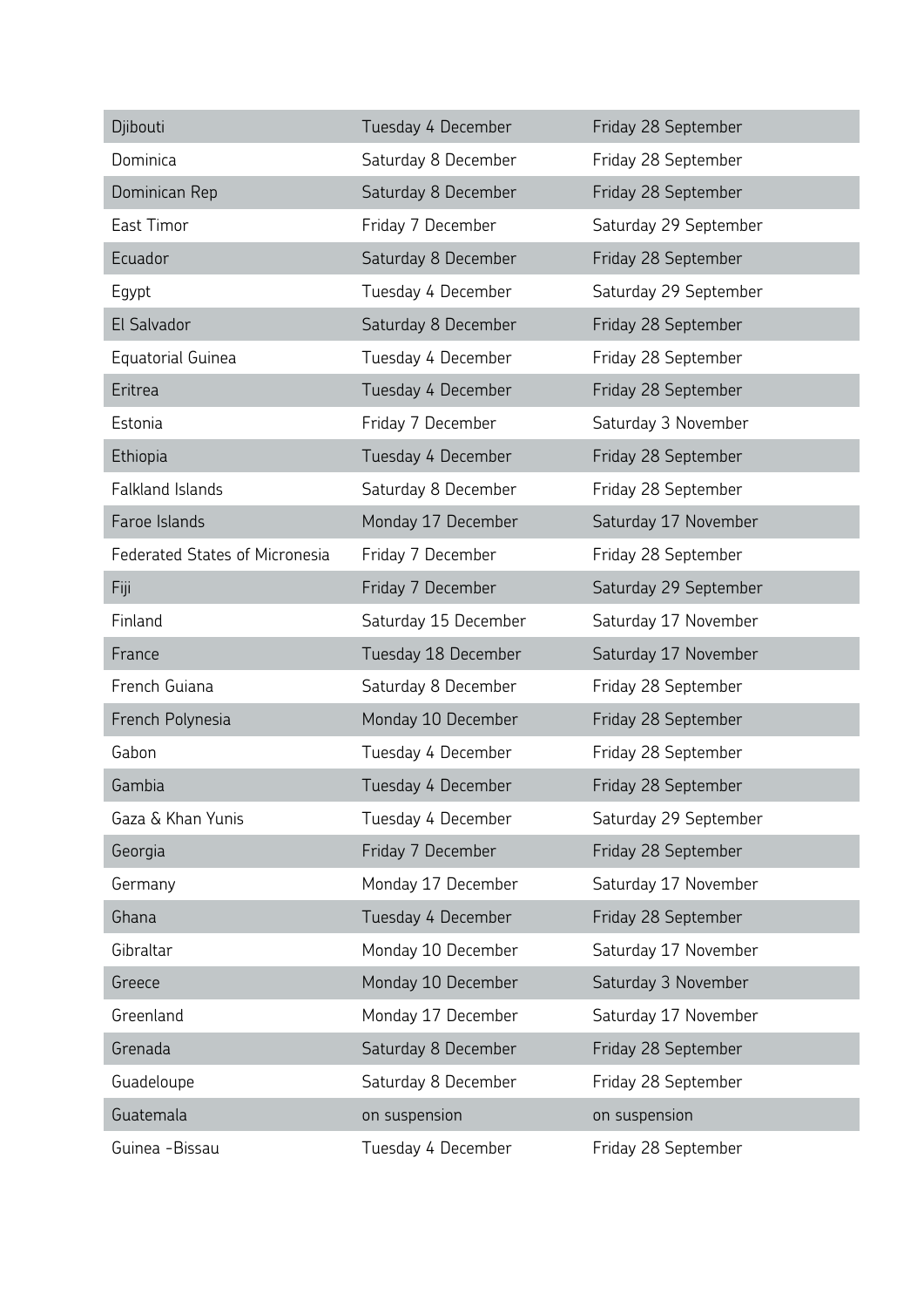| Guinea Republic | Tuesday 4 December  | Friday 28 September   |
|-----------------|---------------------|-----------------------|
| Guyana          | Saturday 8 December | Friday 28 September   |
| Haiti           | Saturday 8 December | Friday 28 September   |
| Honduras        | Saturday 8 December | Friday 28 September   |
| Hong Kong       | Friday 7 December   | Saturday 13 October   |
| Hungary         | Friday 7 December   | Saturday 3 November   |
| Iceland         | Monday 17 December  | Saturday 3 November   |
| India           | Friday 7 December   | Friday 28 September   |
| Indonesia       | Friday 7 December   | Saturday 29 September |
| Iran            | Tuesday 4 December  | Saturday 29 September |
| Iraq            | Tuesday 4 December  | Saturday 29 September |
| Ireland         | Tuesday 18 December | Saturday 17 November  |
| Israel          | Tuesday 4 December  | Saturday 29 September |
| <b>Italy</b>    | Monday 10 December  | Saturday 17 November  |
| Ivory Coast     | Tuesday 4 December  | Friday 28 September   |
| Jamaica         | Saturday 8 December | Friday 28 September   |
| Japan           | Friday 7 December   | Saturday 29 September |
| Jordan          | Tuesday 4 December  | Saturday 29 September |
| Kazakhstan      | Friday 7 December   | Friday 28 September   |
| Kenya           | Tuesday 4 December  | Friday 28 September   |
| Kiribati        | Monday 10 December  | Friday 28 September   |
| Kosovo          | Friday 7 December   | Saturday 3 November   |
| Kuwait          | Tuesday 4 December  | Saturday 29 September |
| Kyrgyzstan      | Friday 7 December   | Friday 28 September   |
| Laos            | Friday 7 December   | Saturday 29 September |
| Latvia          | Friday 7 December   | Saturday 3 November   |
| Lebanon         | Tuesday 4 December  | Saturday 29 September |
| Lesotho         | Tuesday 4 December  | Friday 28 September   |
| Liberia         | Tuesday 4 December  | Friday 28 September   |
| Libya           | on suspension       | on suspension         |
| Lichtenstein    | Monday 17 December  | Saturday 17 November  |
| Lithuania       | Friday 7 December   | Saturday 3 November   |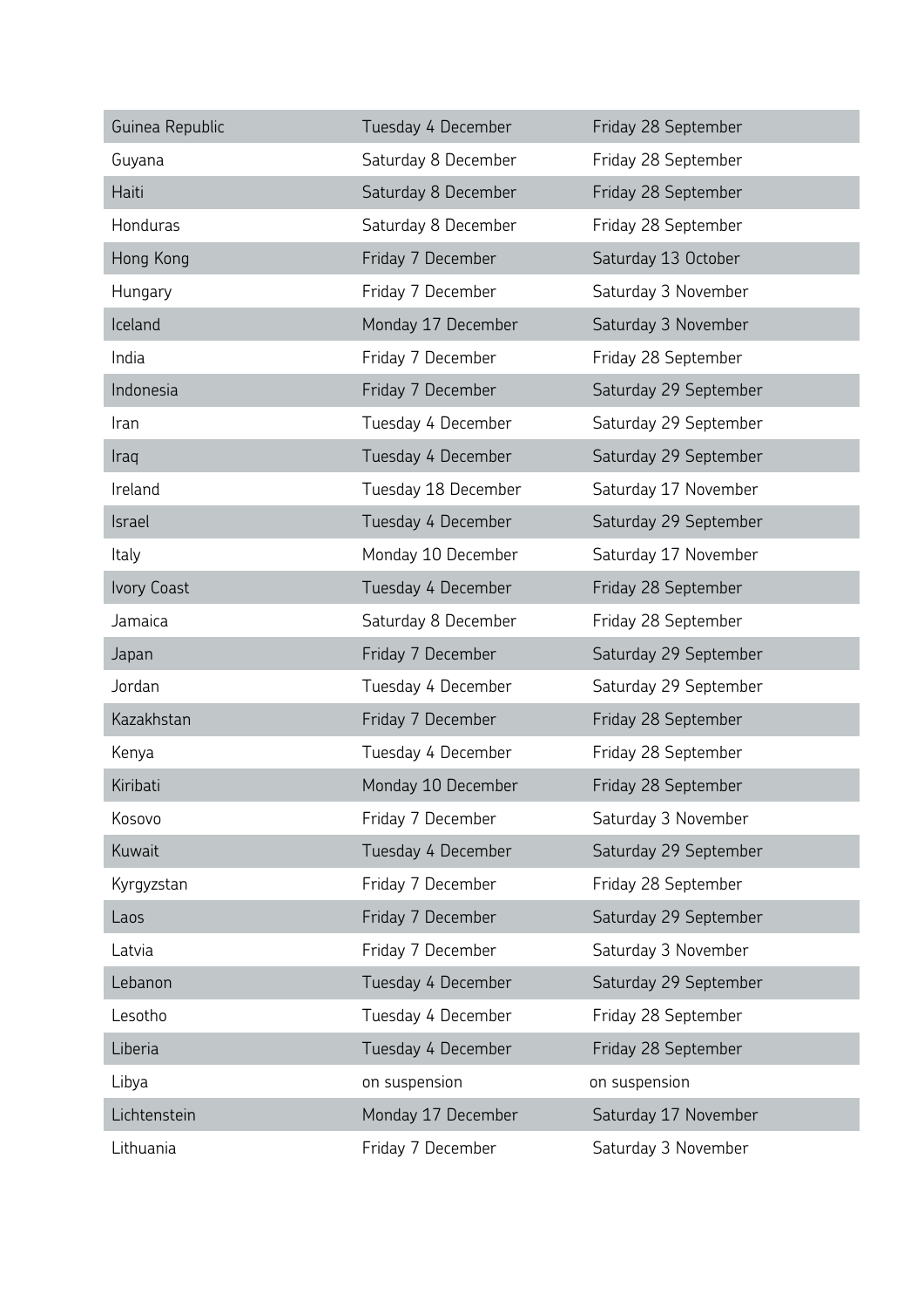| Luxembourg      | Tuesday 18 December | Saturday 17 November  |
|-----------------|---------------------|-----------------------|
| Macau           | Friday 7 December   | Saturday 29 September |
| Macedonia       | Friday 7 December   | Saturday 3 November   |
| Madagascar      | Tuesday 4 December  | Friday 28 September   |
| Madeira         | Monday 17 December  | Saturday 17 November  |
| Malawi          | Tuesday 4 December  | Friday 28 September   |
| Malaysia        | Friday 7 December   | Saturday 29 September |
| Maldives        | Monday 10 December  | Friday 28 September   |
| Mali            | Tuesday 4 December  | Friday 28 September   |
| Malta           | Friday 7 December   | Saturday 3 November   |
| Marshall Island | Monday 10 December  | Friday 28 September   |
| Martinique      | Saturday 8 December | Friday 28 September   |
| Mauritania      | Tuesday 4 December  | Friday 28 September   |
| Mauritius       | Tuesday 4 December  | Friday 28 September   |
| Mexico          | Saturday 8 December | Friday 28 September   |
| Moldova         | Friday 7 December   | Saturday 3 November   |
| Monaco          | Tuesday 18 December | Saturday 17 November  |
| Mongolia        | Friday 7 December   | Friday 28 September   |
| Montenegro      | Friday 7 December   | Saturday 3 November   |
| Montserrat      | Saturday 8 December | Friday 28 September   |
| Morocco         | Tuesday 4 December  | Friday 28 September   |
| Mozambique      | Tuesday 4 December  | Friday 28 September   |
| Myanmar         | Friday 7 December   | Saturday 29 September |
| Namibia         | Tuesday 4 December  | Friday 28 September   |
| Nauru Island    | Monday 10 December  | Friday 28 September   |
| Nepal           | Friday 7 December   | Friday 28 September   |
| Netherlands     | Monday 17 December  | Saturday 17 November  |
| New Caledonia   | Monday 10 December  | Friday 28 September   |
| New Zealand     | Monday 10 December  | Friday 28 September   |
| Nicaragua       | Saturday 8 December | Friday 28 September   |
| Niger           | Tuesday 4 December  | Friday 28 September   |
| Nigeria         | Tuesday 4 December  | Friday 28 September   |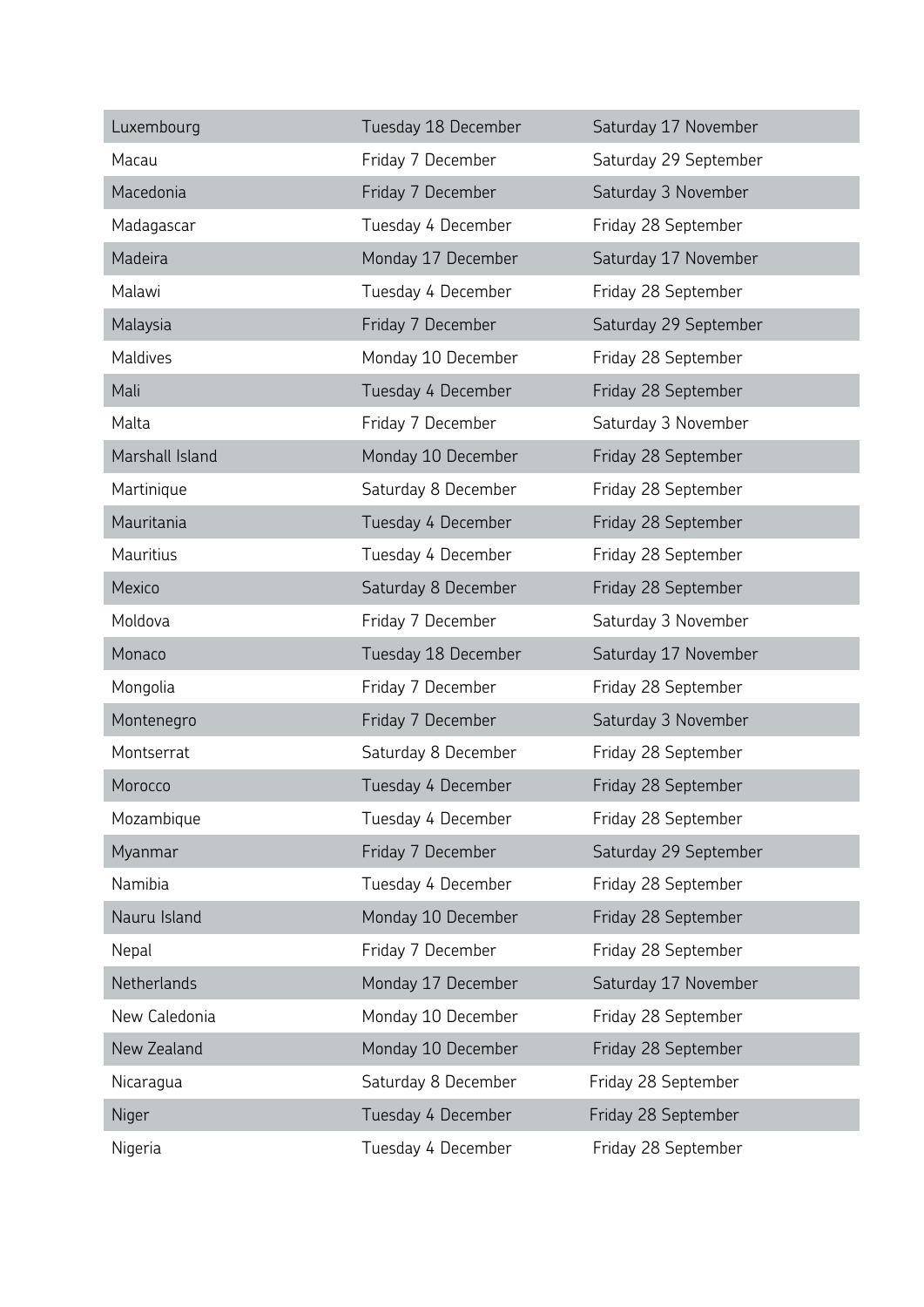| North Korea         | Friday 7 December   | Saturday 29 September |
|---------------------|---------------------|-----------------------|
| Norway              | Monday 17 December  | Saturday 17 November  |
| <b>Oman</b>         | Tuesday 4 December  | Saturday 29 September |
| Pakistan            | Friday 7 December   | Friday 28 September   |
| Palau               | Monday 10 December  | Friday 28 September   |
| Panama              | Saturday 8 December | Friday 28 September   |
| Papua New Guinea    | Friday 7 December   | Saturday 29 September |
| Paraguay            | Saturday 8 December | Friday 28 September   |
| Peru                | Saturday 8 December | Friday 28 September   |
| Philippines         | Friday 7 December   | Saturday 29 September |
| Pitcairn Islands    | Monday 10 December  | Friday 28 September   |
| Poland              | Friday 14 December  | Saturday 3 November   |
| Portugal            | Monday 17 December  | Saturday 17 November  |
| Puerto Rico         | Friday 14 December  | Friday 28 September   |
| Qatar               | Tuesday 4 December  | Saturday 29 September |
| Republic of Congo   | Tuesday 4 December  | Friday 28 September   |
| Republic of Serbia  | Friday 7 December   | Saturday 3 November   |
| Reunion             | Tuesday 4 December  | Friday 28 September   |
| Romania             | Friday 7 December   | Saturday 3 November   |
| Russian Fed         | Friday 7 December   | Saturday 3 November   |
| Rwanda              | Tuesday 4 December  | Friday 28 September   |
| Saba                | Saturday 8 December | Friday 28 September   |
| Samoa               | Monday 10 December  | Friday 28 September   |
| San Marino          | Monday 10 December  | Saturday 17 November  |
| Sao Tome & Principe | Tuesday 4 December  | Friday 28 September   |
| Saudi Arabia        | Tuesday 4 December  | Saturday 29 September |
| Senegal             | Tuesday 4 December  | Friday 28 September   |
| Serbia              | Friday 7 December   | Saturday 3 November   |
| Seychelles          | Tuesday 4 December  | Friday 28 September   |
| Sierra Leone        | Tuesday 4 December  | Friday 28 September   |
| Singapore           | Friday 7 December   | Saturday 13 October   |
| St Maarten          | Saturday 8 December | Friday 28 September   |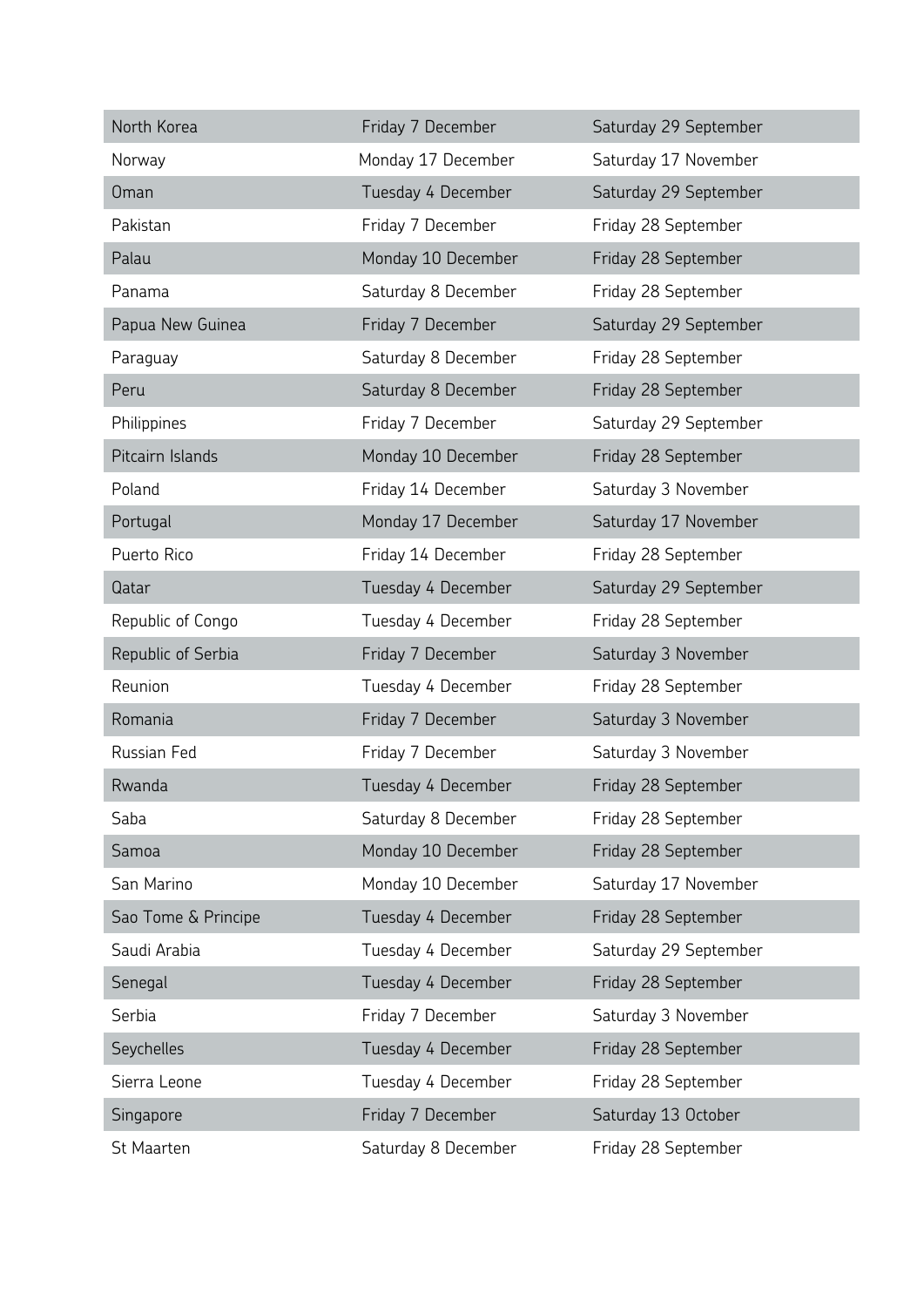| Slovak Republic             | Monday 17 December   | Saturday 3 November   |
|-----------------------------|----------------------|-----------------------|
| Slovenia                    | Friday 7 December    | Saturday 3 November   |
| Solomon Island              | Monday 10 December   | Friday 28 September   |
| Somalia                     | on suspension        | on suspension         |
| South Africa                | Tuesday 4 December   | Saturday 13 October   |
| South Korea                 | Friday 7 December    | Saturday 29 September |
| South Sudan                 | Tuesday 4 December   | Friday 28 September   |
| Spain                       | Monday 17 December   | Saturday 17 November  |
| <b>St Barts</b>             | Saturday 8 December  | Friday 28 September   |
| St Helena                   | Tuesday 4 December   | Friday 28 September   |
| St Kitts & Nevis            | Saturday 8 December  | Friday 28 September   |
| St Vincent & the Grenadines | Saturday 8 December  | Friday 28 September   |
| Sri Lanka                   | Tuesday 4 December   | Friday 28 September   |
| <b>St Eustatius</b>         | Saturday 8 December  | Friday 28 September   |
| St Lucia                    | Saturday 8 December  | Friday 28 September   |
| St Pierre & Miquelon        | Friday 14 December   | Saturday 13 October   |
| Sudan                       | Tuesday 4 December   | Friday 28 September   |
| Suriname                    | Saturday 8 December  | Friday 28 September   |
| Swaziland                   | Tuesday 4 December   | Friday 28 September   |
| Sweden                      | Saturday 15 December | Saturday 17 November  |
| Switzerland                 | Monday 17 December   | Saturday 17 November  |
| Syria                       | on suspension        | on suspension         |
| Taiwan (R.O.C.)             | Friday 7 December    | Saturday 29 September |
| Tajikistan                  | Friday 7 December    | Friday 28 September   |
| Tanzania                    | Tuesday 4 December   | Friday 28 September   |
| Thailand                    | Friday 7 December    | Saturday 29 September |
| Togo                        | Tuesday 4 December   | Friday 28 September   |
| Tokelau                     | Monday 10 December   | Friday 28 September   |
| Tonga                       | Friday 7 December    | Friday 28 September   |
| Trinidad & Tobago           | Saturday 8 December  | Friday 28 September   |
| Tristan Da Cunha            | Tuesday 4 December   | Saturday 13 October   |
| Tunisia                     | Tuesday 4 December   | Friday 28 September   |